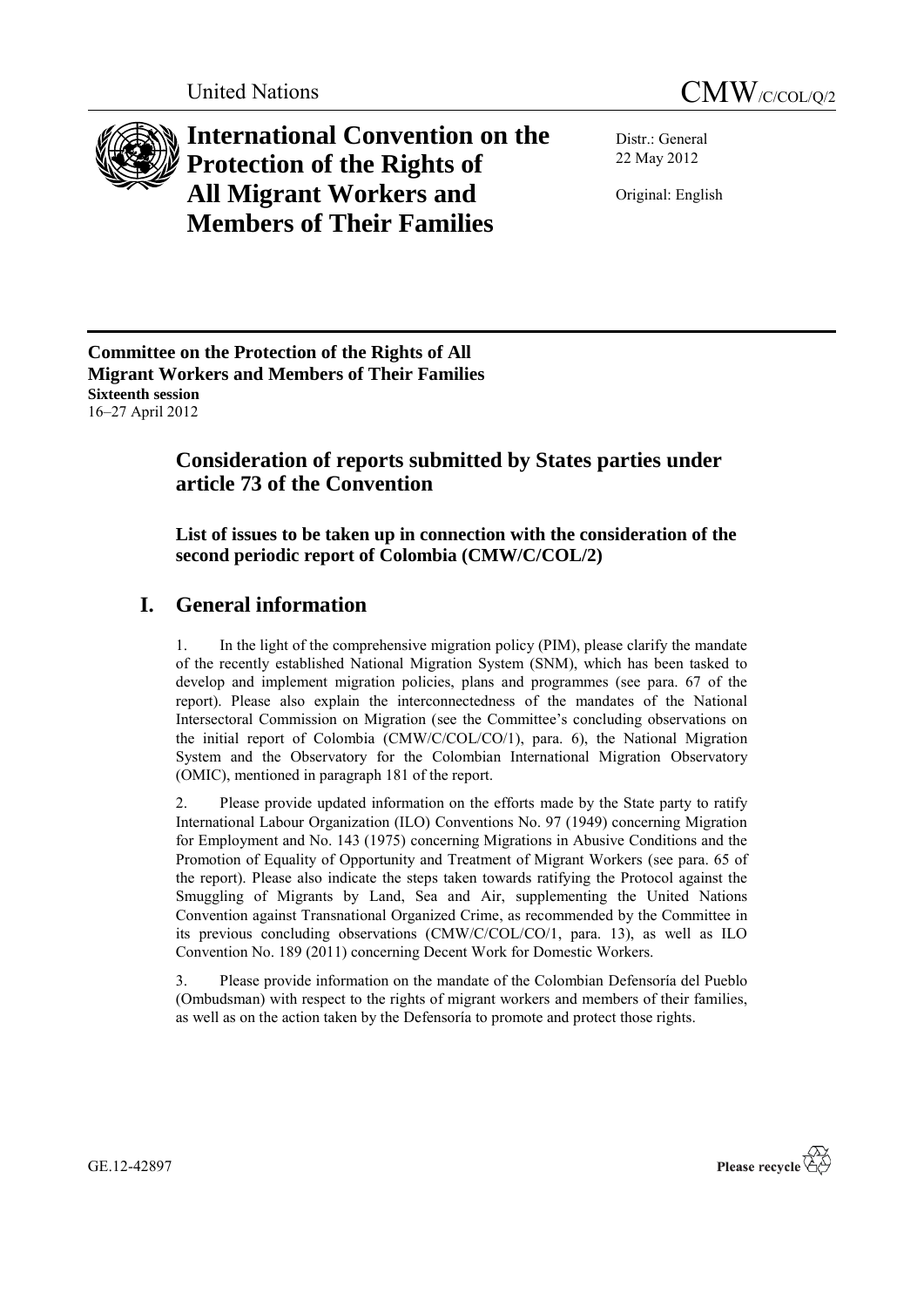4. Please clarify why civil society was not consulted during the preparation of the report if, according to paragraph 370 of the report, civil society plays a fundamental role in the implementation of the Convention in the State party.

5. In the light of the efforts undertaken by the State party to collect data on migration (see paras. 33 to 45 of the report), please describe whether those efforts have resulted in the creation of a database that takes into account all aspects of the Convention, including the collection of data and information on the situation of migrant workers in the State party, migrant workers in transit, and frontier and seasonal workers. Please also indicate whether the State party collects data and conducts surveys and studies on the situation of migrant workers in an irregular situation.

6. Please provide information on steps taken by the State party to withdraw its reservations to articles 15, 46 and 47 of the Convention as recommended by the Committee in its previous concluding observations (CMW/C/COL/CO/1, para. 9).

7. In its previous concluding observations (CMW/C/COL/CO/1, para. 11), the Committee encouraged the State party to consider making the declarations provided for in articles 76 and 77 of the Convention. Please indicate whether the State party has taken or is planning to take any steps towards making those declarations.

## **II. Information relating to each of the articles of the Convention**

## **A. General principles**

8. Please indicate whether the Committee's previous concluding observations have been disseminated and to whom. Please also provide information on any workshops and/or specific meetings that were held to train public officials on the implementation of the Committee's recommendations.

### **B. Part III of the Convention**

#### **Articles 16 and 17**

9. According to paragraph 70 of the report, in order to avoid administrative sanctions for violations of immigration law, some migrant workers submit groundless refugee status applications, requiring the State party to set up a procedure for rapidly identifying such cases. Please provide detailed information on the criteria used to identify such cases. Please also indicate the consequences faced by migrant workers whose refugee claims have been rejected.

10. Please clarify whether paragraph 70 of the report refers to migrant workers in transit through the State party. Please provide detailed information on the procedure followed by the Administrative Department of Security (DAS) when detaining migrant workers and members of their families transiting through the State party. Please also provide information on the registration system and on the conditions in which migrants are held in the DAS centres (CMW/C/COL/CO/1, para. 22).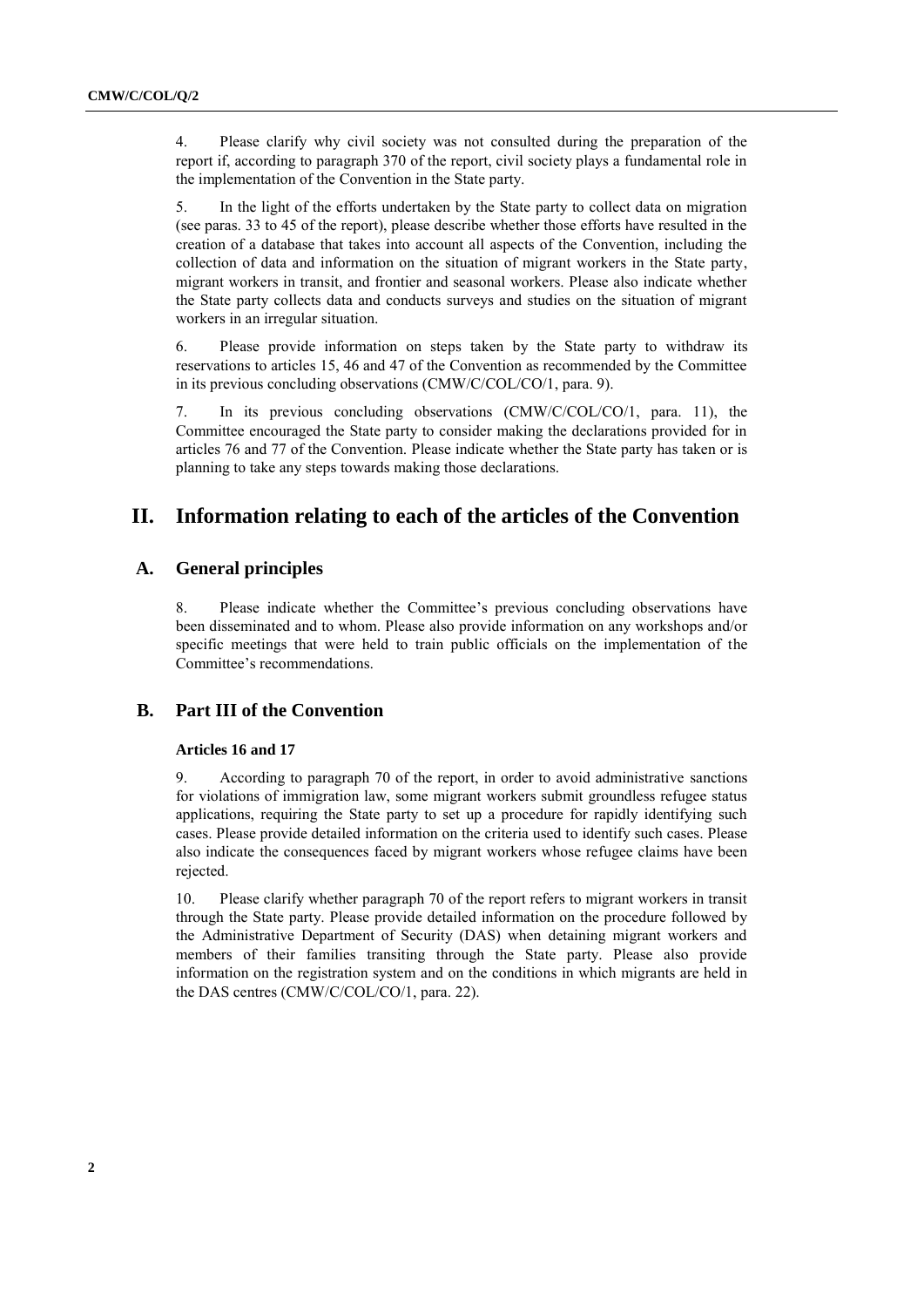#### **Article 22**

11. Please indicate the steps taken towards harmonizing the State party's deportation and expulsion procedures with article 22 of the Convention, as recommended in the Committee's previous concluding observations (CMW/C/COL/CO/1, para. 28). Please also specify the criteria applied to decide whether migrant workers facing expulsion are detained preventively (*retenido preventivamente*) or whether alternative measures to immigration detention, such as probational release (*libertad vigilada*), are being applied (see para. 127 of the report).

#### **Article 25**

12. In the report, the Government states that with the abolition of quotas imposed on private companies for the recruitment of migrant workers (Act No. 1429/2010), the procedure for obtaining work visas has been facilitated (see paras. 54-55, 337-338). Please elaborate on how the abolition of quotas has, in practice, facilitated the recruitment of migrant workers, taking into consideration that article 4 of Decree No. 4000/2004 states that the State party's migration policy is aimed at preventing the presence of migrants in the employment sector if it jeopardizes the employment of nationals. Please also clarify whether Act No. 1429/2010 is applicable to migrant workers employed in both skilled and unskilled occupations. Please indicate how the State party guarantees and monitors the treatment of migrant workers employed in unskilled work.

#### **Article 29**

13. Please indicate the measures taken by the State party to ensure the right of children of migrant workers, irrespective of their status, to have a nationality, in particular when neither of the parents is domiciled in the State party. Please also provide updated information on any steps taken to accede to the 1954 Convention relating to the Status of Stateless Persons and the 1961 Convention on the Reduction of Statelessness (CMW/C/COL/CO/1, para. 29).

#### **Article 30**

14. Please indicate how the State party ensures that all children of migrant workers, including those in an irregular situation, have access to education (see para. 298 of the report).

### **C. Part V of the Convention**

15. Please provide information on the estimated number of migrant workers covered by articles 58, 59, 60 and 61 of the Convention. Are any specific measures in place to protect the rights of those migrant workers?

#### **D. Part VI of the Convention**

#### **Article 67**

16. Please indicate the measures taken by the State party to implement the Plan de Retorno Positivo (Positive Return Plan), which envisages the creation of an extended network of support services for Colombian migrant workers who have returned to the State party (paras. 178, 195-197 of the report). Please also provide further information on the